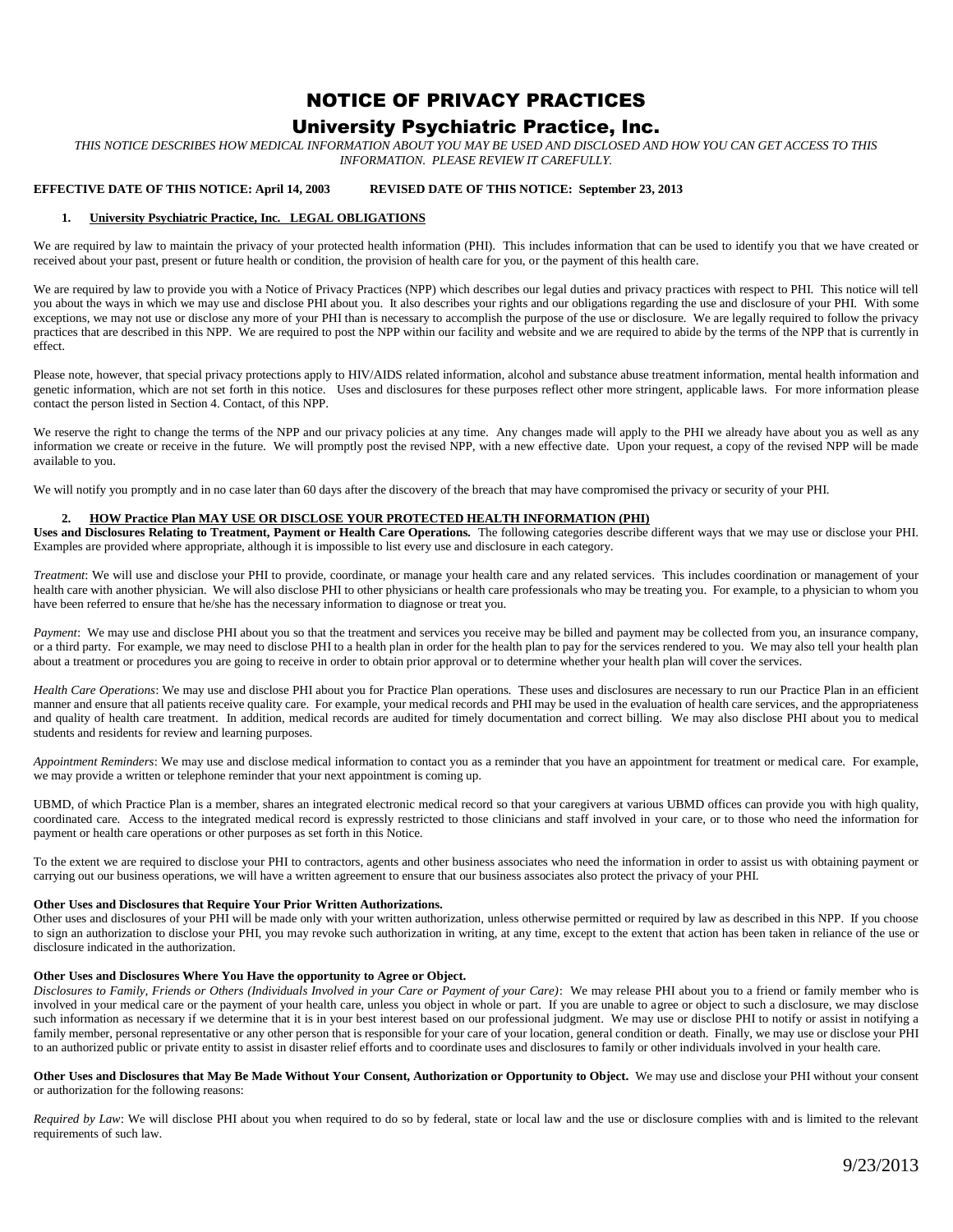*For Public Health Activities*: We will report information about births and deaths; to prevent or control various diseases; to report child abuse and neglect; to report reactions to medications or problems with products; to notify people of recalls of products they may be using; or to notify a person who may have been exposed to a disease or may be at risk for contracting or spreading a disease. All such disclosures will be made in accordance with the requirements of federal, state or local law.

*About Victims of Abuse, Neglect or Domestic Violence*: We may release your PHI to a public health authority that is authorized to receive reports of abuse, neglect or domestic violence.

*For Health Oversight Activities*: We may disclose PHI about you to a health oversight agency for activities authorized by law. These health oversight activities include, for example, audits, investigations, inspections, and licensure. These activities are necessary for the government to monitor the health care system, government programs, eligibility or compliance, and to enforce health-related civil rights and criminal laws.

*Lawsuits and Disputes*: We may disclose your PHI if we are subpoenaed or ordered to do so by a court or administrative tribunal that is handling a lawsuit or other dispute.

*For Law Enforcement Purposes*: We may release your PHI if asked to do so by a law enforcement official for any of the following reasons: in response to a court order, subpoena, warrant, summons or similar process; to identify or locate a suspect, fugitive, material witness, or missing person; about the victim of a crime if, under certain limited circumstances, we are unable to obtain the person's consent; about a death we believe may be the result of criminal conduct; about criminal conduct that occurred on our property; and in emergency circumstances to report a crime; the location of the crime or victims; or the identity, description or location of the person who committed the crime.

*For Coroners, Medical Examiners and Funeral Directors*: We may release PHI to a coroner or medical examiner when authorized by law. This may be necessary, for example, to determine the cause of death. We may also release PHI to funeral directors as necessary to carry out their duties.

*For Organ or Tissue Donation Purposes*: If you are an organ donor, we may release PHI to organ procurement organizations to assist them in organ, eye or tissue donation and transplants.

*To Avert a Serious Threat to Health or Safety*: In order to avoid a serious threat to the health or safety of a person or the public, we may provide PHI to law enforcement personnel or persons able to prevent or lessen such harm.

*Specialized Government Functions*: We may disclose PHI for national security purposes to authorized federal officials authorized by law. In addition we may disclose PHI to authorized federal officials so they may provide protection to the President, other authorized persons or foreign head of state or to conduct special investigations.

*Military and Veterans Activities*: If you are a members of the armed forces, we may release PHI about you as required by military command authorities. We may also release PHI about foreign military personnel to the appropriate foreign military authority.

*Inmates and Correctional Institutions*: If you are an inmate or you are detained by a law enforcement officer, we may disclose your PHI to the prison officers or law enforcement officers if necessary to provide you with health care, or to maintain safety, security and good order at the place where you are confined. This includes sharing PHI that is necessary to protect the health and safety of other inmates or persons involved in supervising or transporting inmates.

*Workers' Compensation*: We may release PHI about you for workers' compensation or similar programs. These programs provide benefits for work-related injuries or illness.

*Emergency Situations*: We may use or disclose your PHI if you need emergency treatment and we are unable to obtain your consent. If this happens, we will try to obtain your consent as soon as we reasonably can after we treat you.

*Communication Barriers*: We may use or disclose your PHI if we are unable to obtain your consent because of substantial communication barriers, and we believe you would want us to treat you if we could communicate with you.

*Research*: Under certain circumstances, we may use and disclose medical information about you for research purposes. For example, a research project may involve comparing the health and recovery of all patients who received one medication to those who received another, for the same condition. All research projects, however, are subject to a special approval process. This process evaluates a proposed research project and its use of medical information, trying to balance the research needs with the patients' need for privacy of their medical information. Before we use or disclose medical information for research, the project will have been approved through this research approval process. We may, however, disclose medical information about you to people preparing to conduct a research project, for example, to help them look for patients with specific medical needs or on decedents. Under other limited circumstances, we will ask for your written authorization before using your PHI for research purposes.

*Health–Related Benefits or Services*: We may use or disclose PHI to give you information about treatment alternatives or other health care services or benefits we offer and/or provide or that may be of interest to you.

*Marketing*: We will not disclose your PHI for marketing purposes unless you give us permission.

*Fundraising*: We may use PHI to contact you in an effort raise funds for our Practice Plan and its operations. We may also disclose PHI to other foundations or business associates so that these foundations or business associates may contact you in raising money for our Practice Plan. We would only release information such as name, address and phone number, the dates you received treatment or services, outcomes, and the name of the health care professional who treated you. For all other fund raising activities, you have the opportunity to opt out of receiving any further fundraising communications. To opt out, please contact the person listed in Section 4. Contact, of this NPP.

*De-identified Information*: We may also disclose your PHI if it has been de-identified or if it is not possible for anyone to connect the information back to you.

*Incidental Disclosure*: While we will take reasonable steps to safeguard the privacy of your PHI, certain disclosures of your PHI may occur during, or as an unavoidable result of our otherwise permissible uses and disclosures of your PHI. For example, during the course of a treatment session, other patients in the treatment area may see, or overhear discussion of, your PHI.

## **3. INDIVIDUAL RIGHTS**

### **The Right to Request Restrictions on Certain Uses and Disclosures of PHI.**

You have the right to request a restriction or limitation on the PHI we use or disclose about you for treatment, payment or health care operations. You also have the right to request a limit on the PHI we disclose about you to someone who is involved in your care or the payment for your care, like a family member or friend. We will consider your request for restrictions, but we are not legally required to accept it. If we accept your request, we will comply with your request except in emergency situations. To request restrictions, you must make your request in writing to the contact person listed in Section 4. Contacts of this NPP. The request must include 1. what information you want to limit; 2. whether you want to limit our use, disclosure or both; and 3. to whom you want the limits to apply, for example, disclosures to your spouse.